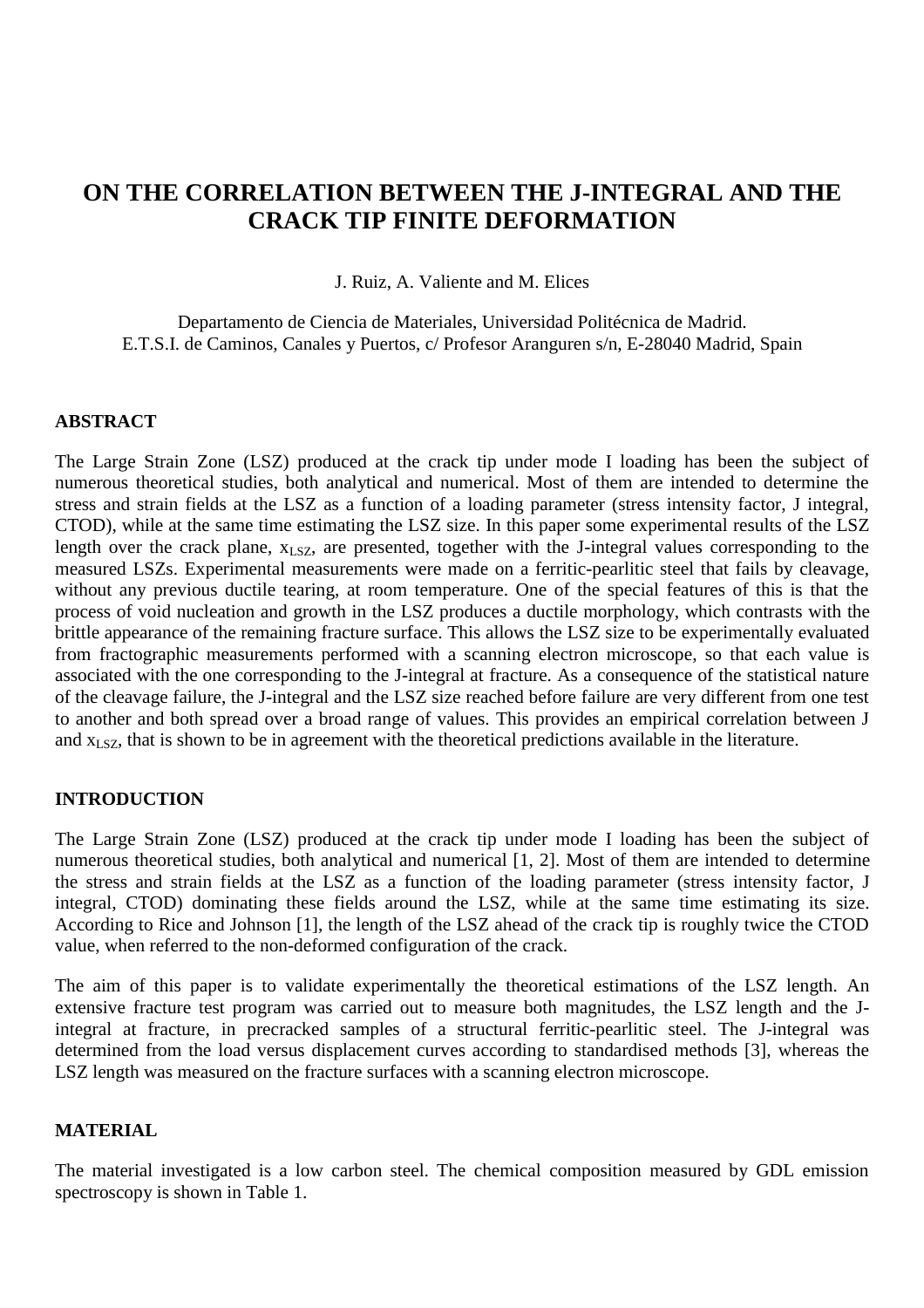TABLE 1 CHEMICAL COMPOSITION OF THE TESTED STEEL (WEIGHT %)

| ⌒<br>◡ | Mn   | $\sim$<br>ΩT                | ⌒<br>◡ |      | Ni   |       | ັ     |  |
|--------|------|-----------------------------|--------|------|------|-------|-------|--|
| 0.20   | 1.14 | $\Omega$ $\Omega$ 1<br>0.21 | 0.18   | 0.08 | 0.07 | 0.006 | 0.001 |  |

It is a hypoeutectoid steel with a ferritic-pearlitic microstructure, formed by pearlitic colonies within a proeutectoid ferritic matrix, as shown in Fig. 1. The clear zones correspond to the ferritic matrix and the dark ones are the pearlitic colonies, most of which are homogeneously distributed within the ferritic matrix although coarse aggregates are sometimes found.



**Figure 1:** Ferritic-pearlitic microstructure of the investigated low carbon steel

The mechanical properties at room temperature, measured by tensile testing, are given in Table 2.

TABLE 2 MECHANICAL PROPERTIES OF THE MATERIAL

| E(GPa) | $R_{p0.2}$ (MPa) | $R_m(MPa)$ | Elastic modulus   Yield Strength   Tensile Strength   Maximum uniform  <br>elongation, $\varepsilon$ <sub>u</sub> $(\%)$ | Stress-strain curve (Ramberg-<br>Osgood)                                                                                           |  |  |  |  |
|--------|------------------|------------|--------------------------------------------------------------------------------------------------------------------------|------------------------------------------------------------------------------------------------------------------------------------|--|--|--|--|
| 200    | 500              | 710        |                                                                                                                          | $\alpha = 2.1$<br>$\mathcal{E} = \frac{\sigma}{E} + \alpha \frac{R_{p0.2}}{E} \left( \frac{\sigma}{R_{p0.2}} \right)$<br>$n = 6.5$ |  |  |  |  |

## **FRACTURE TESTING**

Standard compact tension specimens 12.5 mm thick were fatigue precracked until the ligament was reduced to 10 mm. After precracking, the samples were side-grooved up to a thickness reduction of 20%. Load-line displacement –the crack opening displacement measured at the load line by a COD clip gauge– was monitored and employed as the control variable in the tests. Testing was carried out at 20°C with a constant load-line displacement rate of 0.1 mm/min until fracture, following the recommendations of ASTM E813 standard [3].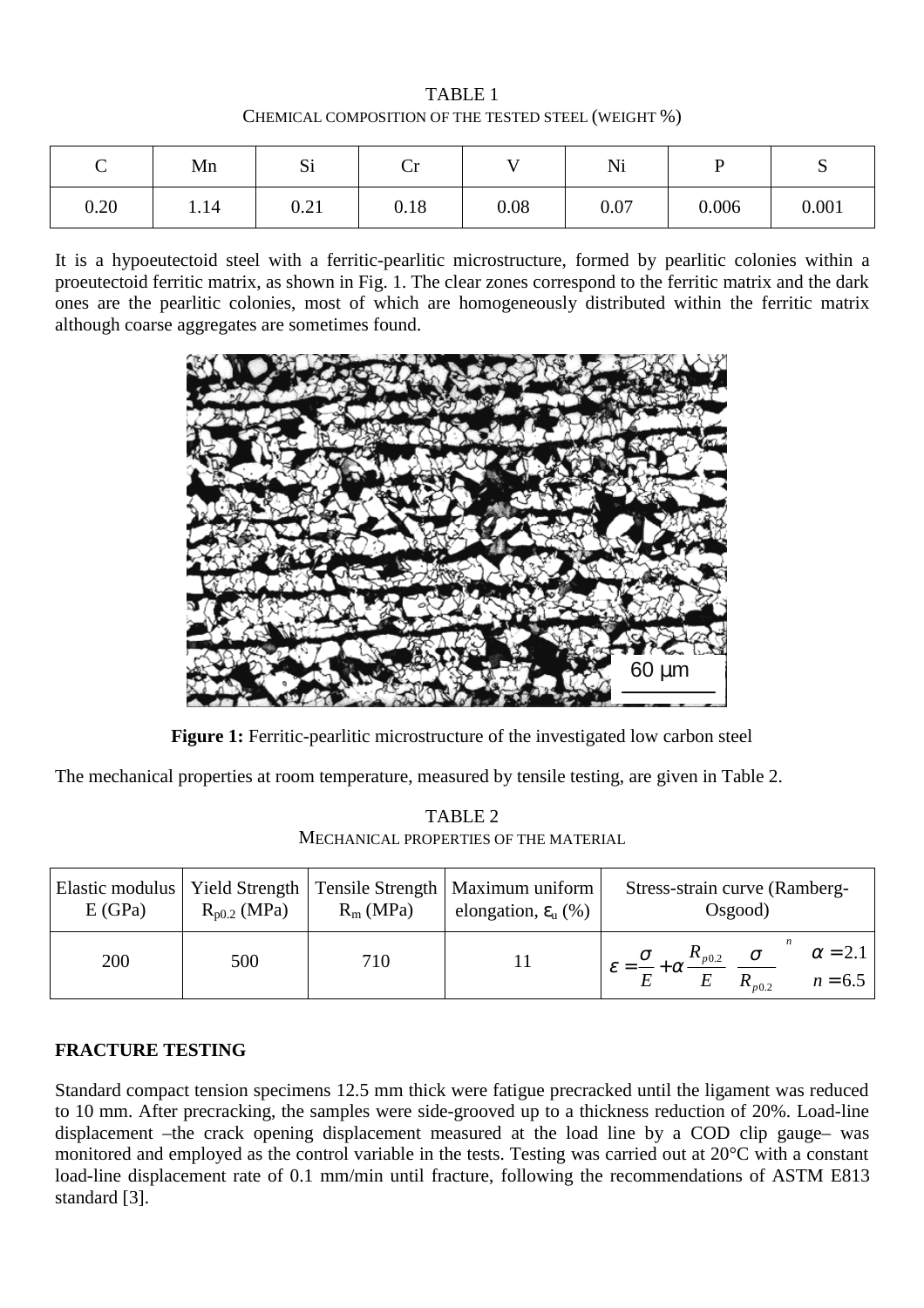In all of the fourteen tests, fracture was brittle, with no ductile tearing. Fig. 2 shows two extreme cases, when fracture took place almost in the elastic part of the load versus load-line displacement curve, and when fracture occurred long after the sample was in the fully yielding condition.



**Figure 2:** Load versus load-line displacement curves obtained in two fracture tests.

### **FRACTOGRAPHY**

The fracture surface of the samples showed three different regions, as Figs. 3 and 4 illustrate. The first zone from left to right, the fatigue precrack, shows the typical features of the fatigue process, which are periodically repeated along the crack growth direction. The second zone, on the contrary, exhibits a ductile morphology and contains some areas covered with numerous holes (of a typical diameter around 20 to 40 µm) that appear to have suffered severe plastic deformation (Fig. 3). Within some of the holes, smaller spherical particles (diameter around  $5-10 \mu m$ ) are sometimes found. The third zone (shown in Fig. 4) corresponds to the final fracture and presents the typical cleavage pattern, with flat facets separated by cleavage steps.



**Figure 3:** The fatigue precrack (at the left) and the ductile morphology zones (at the right).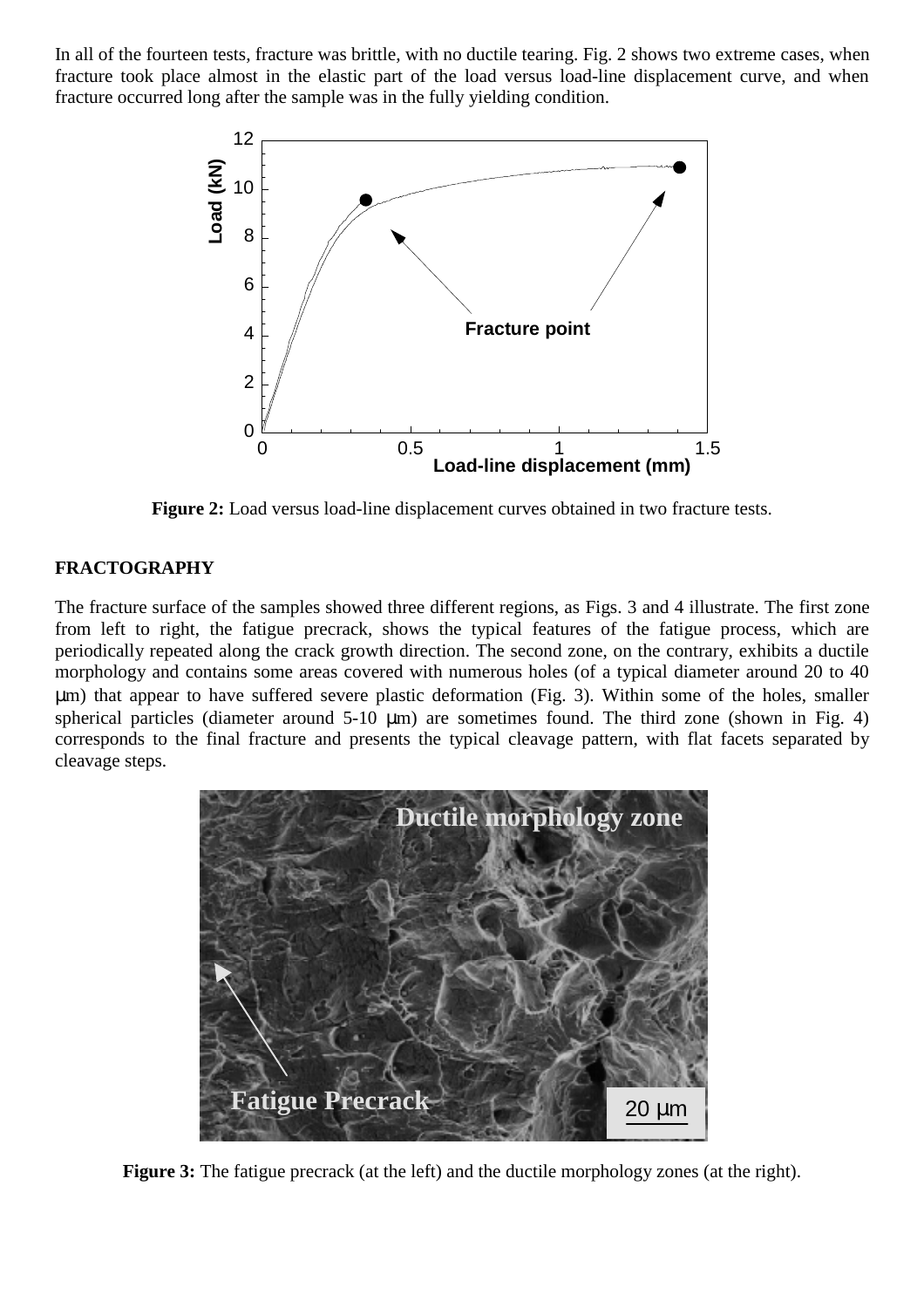The fractographic observations revealed that the size of the ductile morphology zone (from now on DMZ) was dependent on the plastic deformation level attained in the test. Consequently, the length of the DMZ was carefully measured on the fracture surfaces with a scanning electron microscope (resolution was better than 2 µm) and compared to the J-integral value as determined from the load-load line displacement curve, following the ASTM E813 standard. In Table 3, the length of the DMZ and the corresponding J-integral value are presented for the fourteen tests. Each DMZ length is an average of nine different measurements equally spaced along the thickness of the broken sample.



**Figure 4:** The final fracture zone showing a typical cleavage pattern

| TABLE 3                                               |
|-------------------------------------------------------|
| J-INTEGRAL VALUES AND CORRESPONDING LENGTH OF THE DMZ |

| $\mid$ J (kJ/m <sup>2</sup> )   8.3   10.0   17.7   18.9   66.1   108.4   123.9   130.0   171.7   215.3   225.0   237.5   253.2   291.4 |    |    |        |    |    |    |                     |     |     |  |                 |     |     |
|-----------------------------------------------------------------------------------------------------------------------------------------|----|----|--------|----|----|----|---------------------|-----|-----|--|-----------------|-----|-----|
| DMZ (µm)                                                                                                                                | 38 | 32 | $16-1$ | 24 | 74 | 94 | $\vert$ 130 $\vert$ | 142 | 200 |  | 260   266   320 | 358 | 392 |

The J-integral values are fairly dispersed, as expected from the variability in the load versus displacement curves, but it is significant that this also occurs with the DMZ measurements.

# **DISCUSSION**

As mentioned earlier, fracture occurred by a sudden cleavage process with no previous ductile tearing. The statistical nature of cleavage failure causes a remarkable variability in the plastic deformation level attained in the tests, which explains the observed dispersion in J-integral values. However, the parallel trends shown by the two types of results given by Table 3 seem to indicate that the J-integral value and the length of the DMZ are correlated. The most promising explanation is that the DMZ represents the large strain zone at the crack tip, whose size is determined by the J-integral value when the load process is J-controlled.

Obviously, the overall plastic zone ahead of the crack tip cannot be identified with the DMZ in the specimens that failed after extended yielding, but a simple quantitative verification allows this identification to be discarded in the remaining cases. For small scale yielding, the size  $r_y$  of the plastic zone ahead of the crack tip is well known and can be calculated from the J-integral, the elastic modulus E, and the yield strength  $R_{p0.2}$  (see [4], for instance):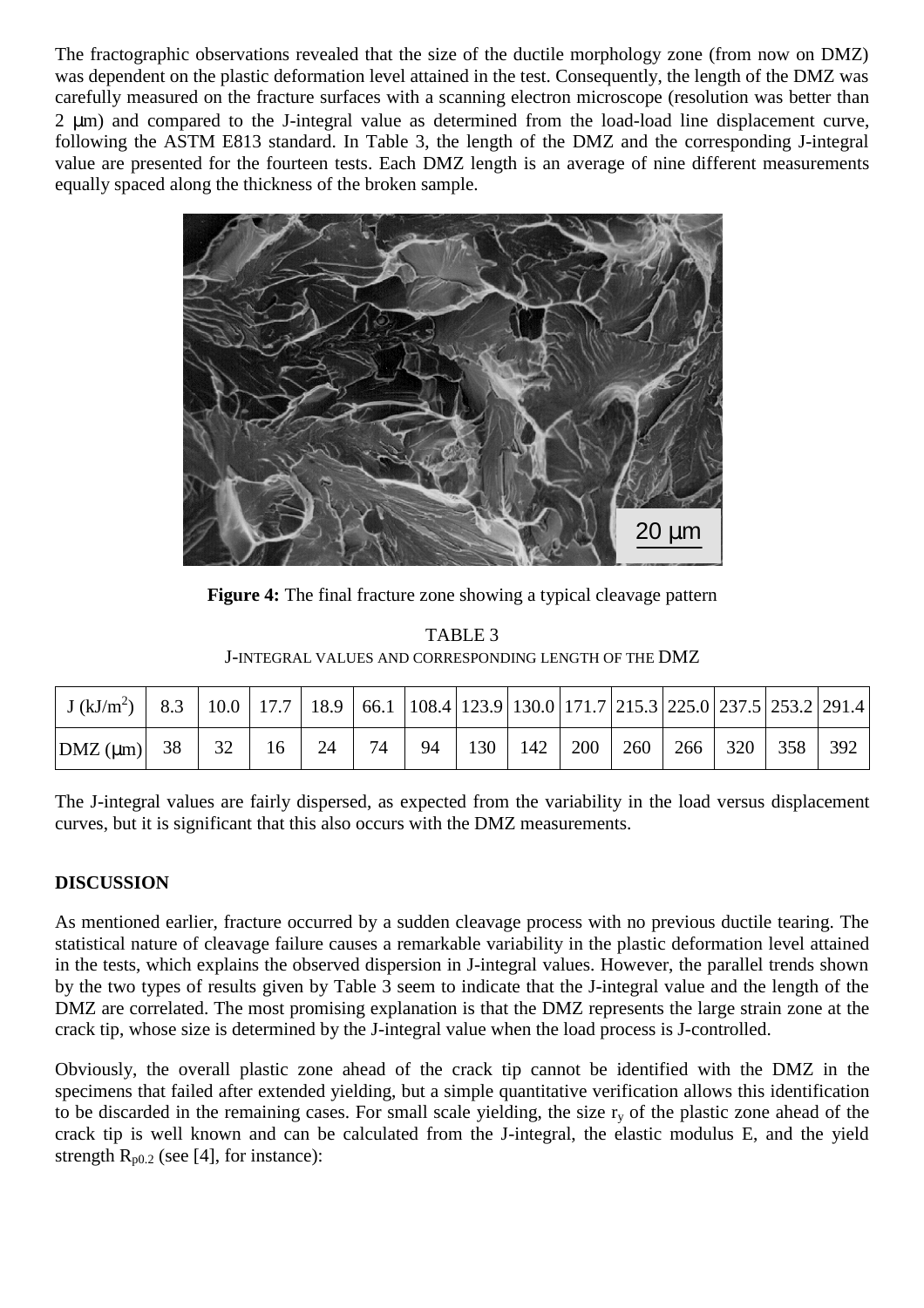$$
r_{y} = 0.04 \frac{JE}{R_{p0.2}^{2}}
$$
 (1)

Beyond small scale yielding, the values calculated with this formula are a lower bound of the plastic zone size, in spite of which they are much higher than the measured DMZ lengths. Indeed, the values obtained by dividing the DMZ row of Table 3 by the J-integral row are at least one order of magnitude lower than the ratio  $r_y / J = 0.04 \text{ E} / \text{R}^2_{p0.2} = 0.032 \text{ MPa}^{-1}$  provided by Eq. (1).

The other possibility (the identity between the LSZ and the DMZ) can be checked by comparing the experimental DMZ measurements with the theoretical predictions of Rice and Johnson [1] for the large strain zone. In accordance with them, the LSZ extends ahead of the crack tip over the material that occupies a length  $X_{LSZ}$  approximately twice the CTOD in the non-deformed configuration of the cracked body. Therefore  $X_{LSZ}$  • 2 $\delta$ ,  $\delta$  being the value of the CTOD. However, the experimental measurements on the fracture surfaces are taken over deformed material. Then, it is mandatory to calculate the LSZ size in deformed material,  $x_{LSZ}$ , in order to compare it with the DMZ values. The relationship between the distances of a material point ahead of the crack tip before and after deformation was calculated by Gutiérrez-Solana et al. [5] from the results of Rice and Johnson [1]. According to this relation a material length 2δ ahead of the non-deformed crack tip becomes reduced to 1.4  $\delta$  in the deformed crack tip, and consequently  $x_{LSZ}$  • 1.4  $\delta$ .

When the J-integral dominates the crack tip region through the HRR fields [6,7], the CTOD is given by [2]:

$$
\delta = \frac{d_n J}{R_{p0.2}}\tag{2}
$$

 $\overline{11}$ 

where  $d_n$  is a non-dimensional constant depending on the tensile properties described in the terms of Table 2. The standard EFAM GTP94 [8] provides data in the Appendix 7 from which the following expression of  $d_n$ can be derived:

$$
d_n = \left(0.787 + \frac{1.554}{n} - \frac{2.45}{n^2} + \frac{16.952}{n^3} - \frac{38.206}{n^4} + \frac{33.13}{n^5} \left(\frac{\alpha R_{p0.2}}{E}\right)^{1/n} \tag{3}
$$

For the values given in Table 2, the value of  $d_n$  is 0.45 and then:

$$
x_{LSZ} = 1.4 \delta = 1.4 \frac{0.45J}{R_{p0.2}} = 0.63 \frac{J}{R_{p0.2}}
$$
(4)

The measured length of the DMZ is plotted against  $J/R_{p0.2}$  in Fig. 5 along with the straight line defined by Eq. (4). It is seen that the experimental data gather round the theoretical prediction, which indicates that the DMZ is actually the LSZ and the tested steel allows it to be measured by fractographic techniques. The region of J-dominance can be calculated following the standard ASTM E813 [3]; since the uncracked ligament b and the specimen thickness B were of equal length (b=B=10 mm) in the fourteen tests, and since  $R_m$ =1.42  $R_{p0.2}$  for the tested steel:

$$
b > 50 \frac{J}{R_{p0.2} + R_m} \Rightarrow \frac{J}{R_{p0.2}} < 0.048 b
$$
 (5)

As depicted in Fig. 5, the vast majority of the experimental data remain below the limit J value given by Eq. (5), so fracture takes place under J-dominance conditions and the CTOD expression in Eq. (2) is adequately employed.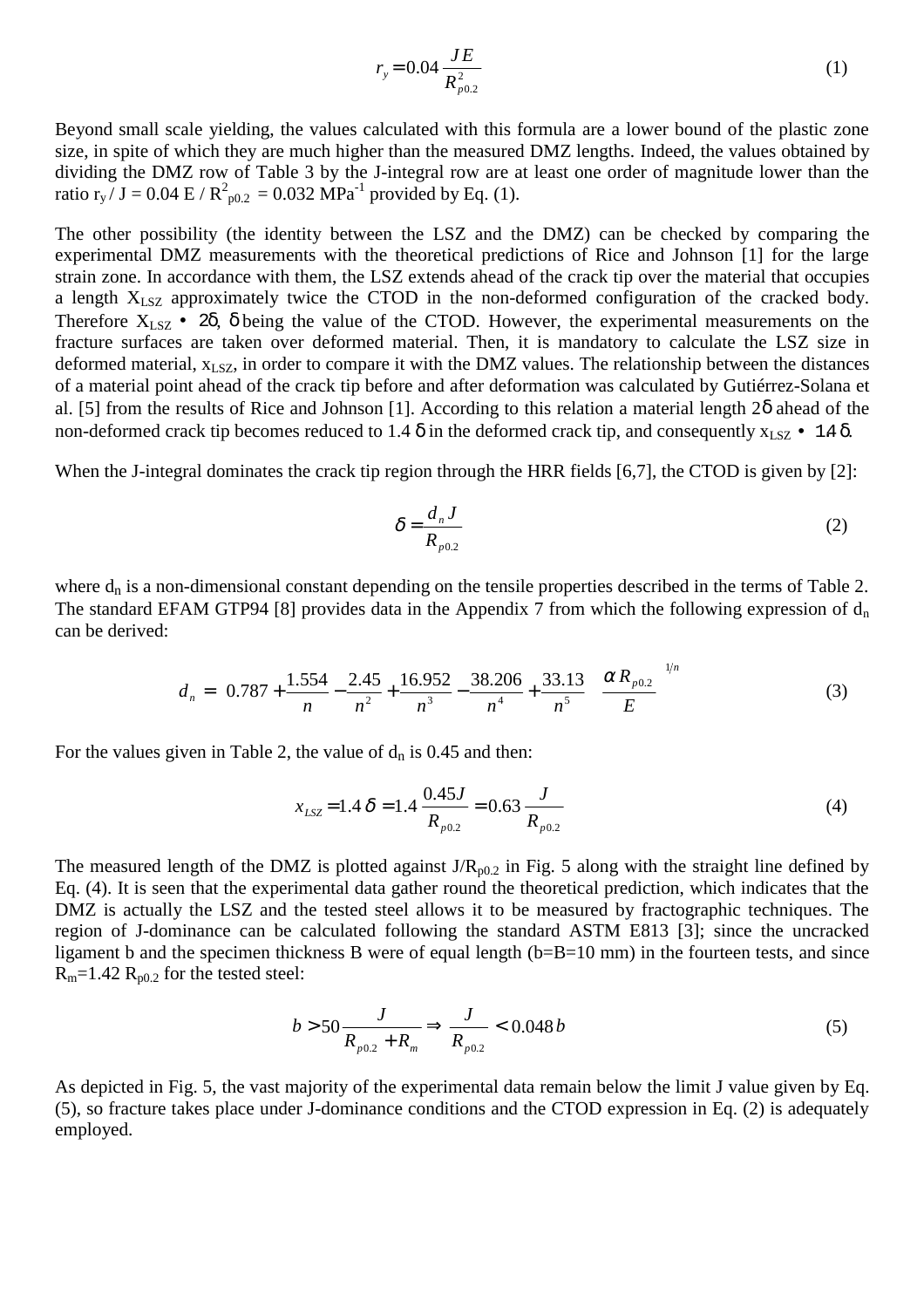

**Figure 5:** Comparison of the measured length of the ductile morphology zone ( $x_{DMZ}$ ) and the theoretical length of the large strain zone  $(x_{LSZ})$ .

#### **CONCLUSIONS**

The Large Strain Zone (LSZ) ahead of the crack tip was measured by fractographic techniques as a function of the J integral. The material employed is a ferritic-pearlitic steel, which fails by cleavage with no previous ductile tearing at room temperature. The great plastic deformations within the LSZ promote the nucleation and growth of numerous holes, and as a consequence the resulting fracture surface has a ductile morphology which clearly differs from the cleavage pattern of the final brittle fracture. The length of this fibrous area was measured on the fracture surface and agrees with the theoretical predictions of the LSZ size.

#### **ACKNOWLEDGEMENTS**

The authors wish to thank the Dirección General de Enseñanza Superior by the support of this research through the PB95-0238 project. They also wish to express their gratitude to D. José Manuel Flores for his collaboration in the fractographic measurements.

#### **REFERENCES**

- 1. Rice, J.R. and Johnson, M.A. (1970), *Inelastic Behaviour of Solids,* pp. 641-672, Kanninen, M.F., Adler, W.G., Rosenfield, A.R. and Jaffee, R.I. (Eds.), McGraw-Hill, New York, NY (USA).
- 2. Shih, C.F. (1981), *J. Mech. Phys. Solids* **29**, 305.
- 3. American Society for Testing and Materials, ASTM E813 Standard (1988), ASTM, Philadephia, (USA).
- 4. Broek, D. (1978), *Elementary Engineering Fracture Mechanics*. Sijthoff and Noordhoff (Eds.), Alphen aan den Rijn (The Netherlands)
- 5. Gutiérrez-Solana, F., Valiente, A., González, J. and Varona, J.M. (1996), *Metall. and Mat. Trans. A* **27A**, 291.